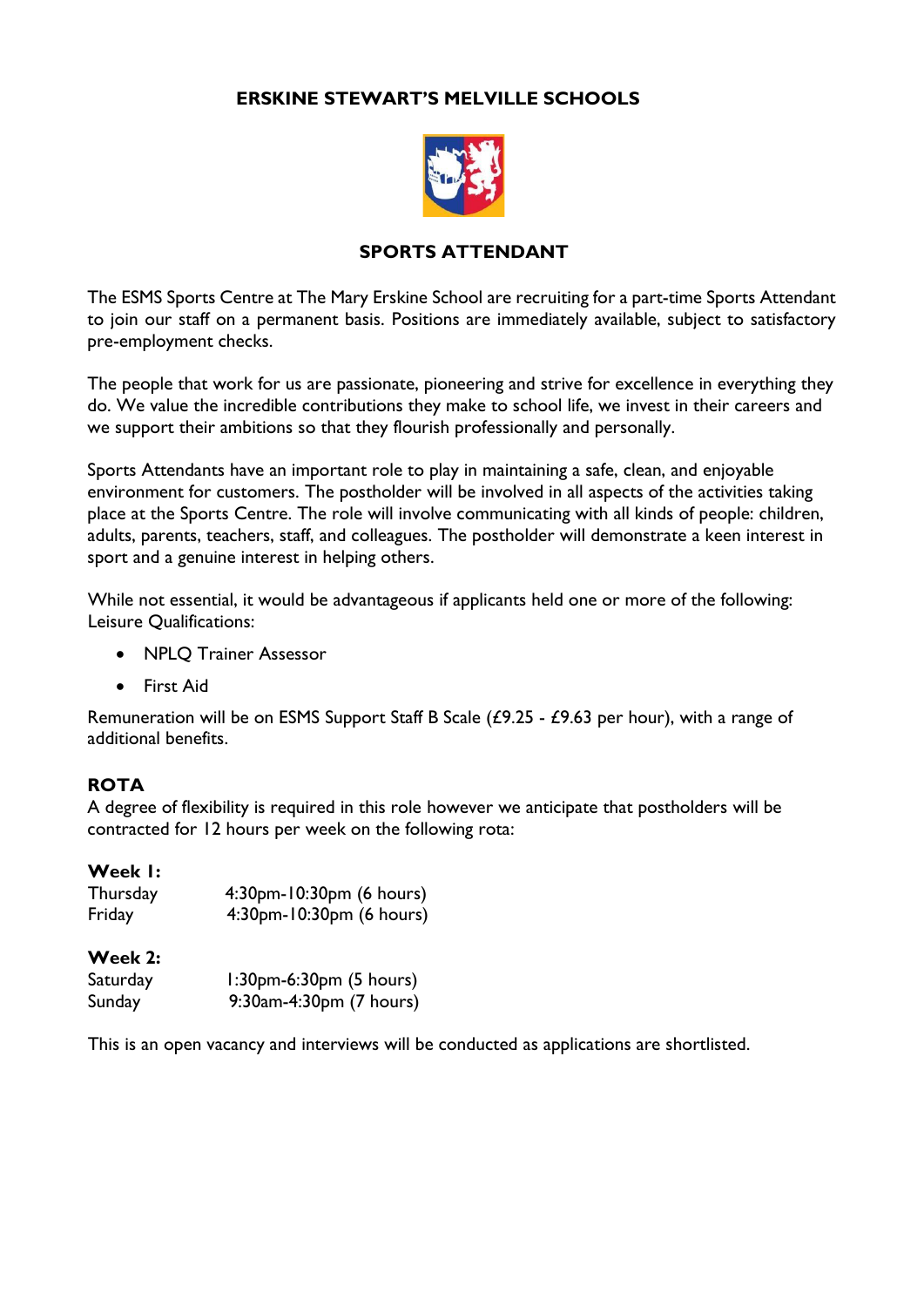# **THE POST**

| <b>Basic Function</b> | Sports Attendants have an important role to play in maintaining a safe,<br>clean, and enjoyable environment for customers.                                                                                      |
|-----------------------|-----------------------------------------------------------------------------------------------------------------------------------------------------------------------------------------------------------------|
| <b>Accountability</b> | Sports Attendants report to the Sports Centre Manager, and are<br>supervised by the Duty Supervisor whilst on shift.                                                                                            |
| <b>Relationships</b>  | Sports Attendants work closely with all members of staff in the Sports<br>Centre, and liaise with a variety of individuals who use the facilities<br>(including children, adults, parents, teachers and staff). |
| <b>Authority</b>      | Sports Attendants have authority as delegated by the Sports Centre<br>Manager.                                                                                                                                  |

## **KEY RESPONSIBILITIES**

General Duties

- Carry out cleaning programmes for the fitness room and sports equipment, reporting any defects or breakages. Maintain a high standard of cleanliness and maintenance in all areas of the centre.
- Work at Reception, dealing with telephone calls and emails, and liaising with service users.
- Setting up and taking down sports equipment, ensuring that all bookings start and finish on time.
- Assist with promotional activities as organised by Management.
- Maintain a full understanding of the Sports Club membership and booking system and be able to deal effectively with all customer enquiries.
- Deal with customer queries in person and over the telephone in a confident and positive manner.
- Any other reasonable duties as may requested by Management.

### **Gym Duties**

- Carry out inductions for first-time users of the fitness room to the highest standard, ensuring that the customer gains the knowledge and confidence to return and use the fitness room safely
- Patrol the activity areas to ensure all areas conform to the health and safety standards and are therefore safe.

### **REQUIRED SKILLS**

|                   | <b>Essential</b> | <b>Desirable</b>                                                     |
|-------------------|------------------|----------------------------------------------------------------------|
| <b>Experience</b> |                  | • Previous experience of working in a<br>customer-facing environment |
|                   |                  | • Previous experience of working in a<br>school setting              |
|                   |                  | • Previous experience of working in a gym<br>or fitness centre       |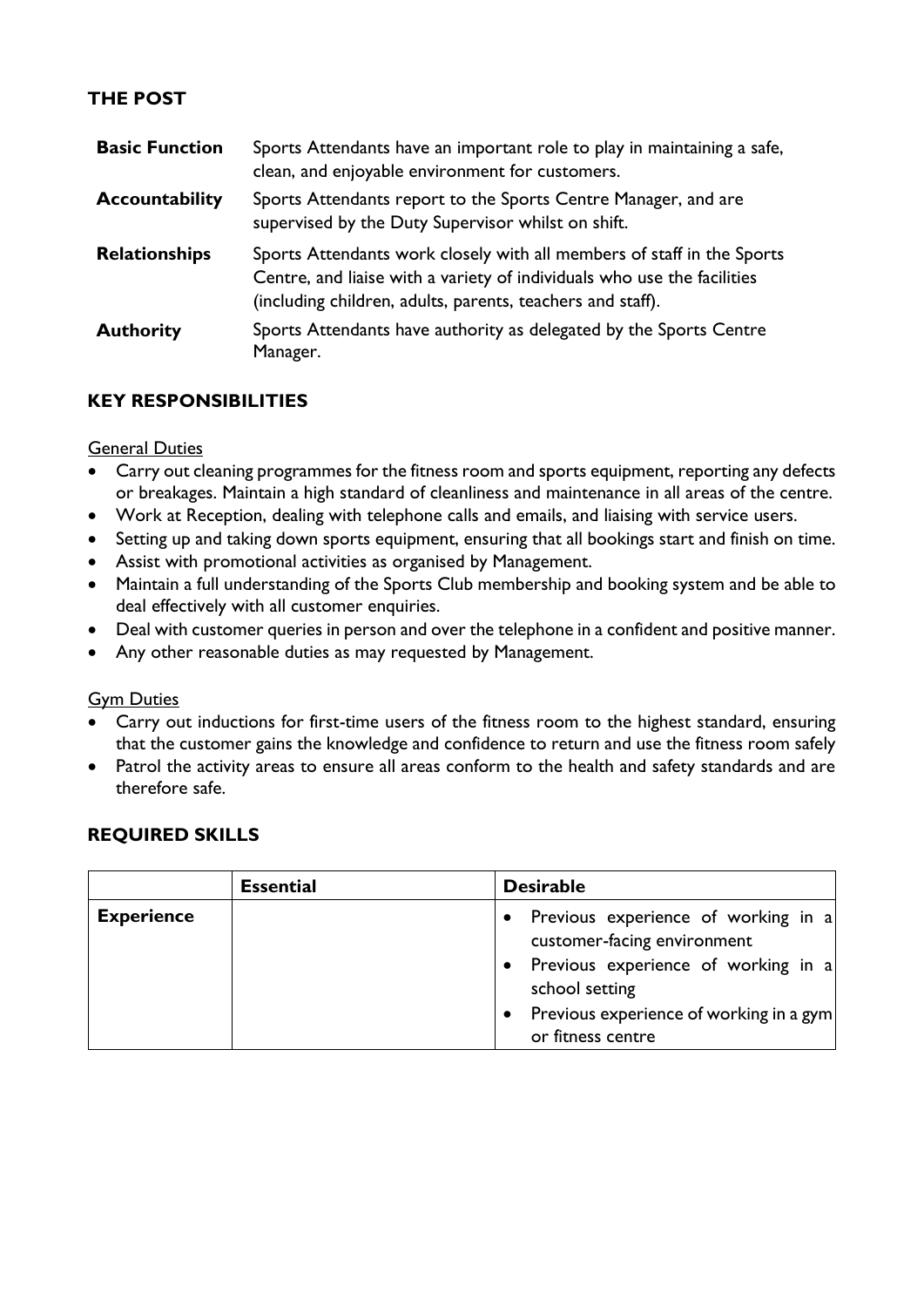| Skills/<br><b>Abilities/</b><br>Qualifications | Excellent<br>communication<br>$\bullet$<br>$\bullet$<br>skills (orally and in writing) $ $<br>$\bullet$<br>and interpersonal skills.<br>To adhere to and follow<br>$\bullet$<br>instructions for<br>current<br>industry guidance ensuring<br>Health and Safety standards<br>are met<br>Ability to multi-task and<br>$\bullet$<br>prioritise own workload<br>with good attention to detail<br>Adaptability for working on<br>$\bullet$ | Coaching or fitness qualification<br><b>First Aid certificate</b> |
|------------------------------------------------|---------------------------------------------------------------------------------------------------------------------------------------------------------------------------------------------------------------------------------------------------------------------------------------------------------------------------------------------------------------------------------------------------------------------------------------|-------------------------------------------------------------------|
|                                                | team tasks and individual<br>tasks                                                                                                                                                                                                                                                                                                                                                                                                    |                                                                   |
| <b>Personal</b><br><b>Attributes</b>           | Discretion and confidentiality<br>$\bullet$<br>$\bullet$<br>Organised and punctual<br>٠                                                                                                                                                                                                                                                                                                                                               | Keen interest in sport and fitness                                |

# **REMUNERATION AND OTHER CONSIDERATIONS**

As an equal opportunities employer, ESMS is committed to the equal treatment of all current and prospective employees and does not condone discrimination on the basis of age, disability, sex, sexual orientation, pregnancy and maternity, race or ethnicity, religion or belief, gender identity, or marriage and civil partnership. We aspire to have a diverse and inclusive workplace and strongly encourage suitably qualified applicants from a wide range of backgrounds to apply and join ESMS.

| <b>Hours of Work</b> | The postholder will be contracted for a minimum of 12 hours per<br>week. A degree of flexibility is required and you should keep the<br>Sports Centre Managers informed of your ongoing availability.                                                                                                                        |
|----------------------|------------------------------------------------------------------------------------------------------------------------------------------------------------------------------------------------------------------------------------------------------------------------------------------------------------------------------|
| <b>Location</b>      | The postholder will be based on The Mary Erskine site at<br>Ravelston.                                                                                                                                                                                                                                                       |
| <b>Holidays</b>      | The schools' holiday year runs from January to December and the<br>postholder will receive a pro-rata annual leave entitlement (full<br>annual entitlement is to 30 days' annual holiday leave, plus 10 days'<br>statutory holiday).                                                                                         |
| <b>Salary</b>        | The successful candidate will be appointed on the ESMS Support<br>Staff Salary Scale B (£9.25 - £9.63 per hour). All salaries are<br>reviewed on I April annually.                                                                                                                                                           |
| <b>Eligibility</b>   | ESMS is unable to sponsor the employment of international<br>workers in this role. International applicants will therefore be<br>unable to apply for and secure a Skilled Worker visa. The<br>successful candidate will only be able to take up this role if they<br>can demonstrate an alternative right to work in the UK. |